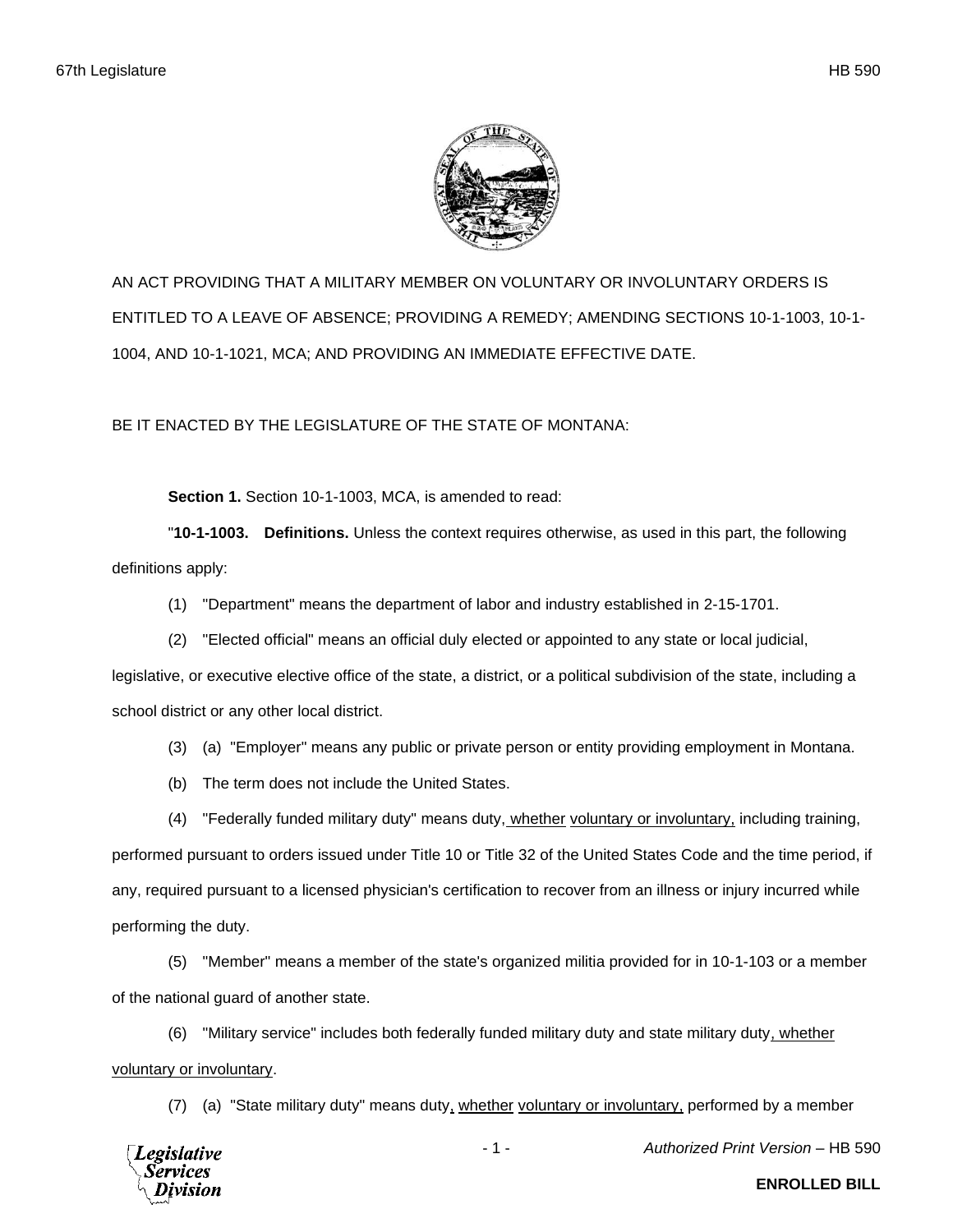pursuant to Article VI, section 13, of the Montana constitution, the authority of the governor of any other state, or 10-1-505 and the time period, if any, required pursuant to a licensed physician's certification to recover from an illness or injury incurred while performing the state military duty.

(b) The term does not include federally funded military duty."

**Section 2.** Section 10-1-1004, MCA, is amended to read:

"**10-1-1004. Rights under federal law.** A person ordered to federally funded military duty is entitled to all of the employment and reemployment rights and benefits provided pursuant to the federal Uniformed Services Employment and Reemployment Rights Act of 1994, 38 U.S.C. 4301, et seq., and other applicable federal law. The rights provided under the Uniformed Services Employment and Reemployment Rights Act of 1994 may be enforced in a lawsuit pursuant to this part."

**Section 3.** Section 10-1-1021, MCA, is amended to read:

"**10-1-1021. Court remedies.** (1) In a lawsuit initiated pursuant to this part, the court may provide one or more of the following remedies:

(a) require the employer to comply with the provisions of this part;

(b) require the employer to compensate the complainant for losses suffered by the complainant because of the employer's violation; or

(c) if the court finds that the employer's violation was done willfully, as defined in 1-1-204, require the employer to pay treble the amount of compensation under subsection (1)(b) as liquidated damages and punitive damages.

(2) If the complainant is the prevailing party, the court may award reasonable attorney fees to the complainant.

(3) The court may use its full equity powers, including temporary or permanent injunctions, temporary restraining orders, and contempt orders, to vindicate fully the rights or benefits of a person under this part."

**Section 4. Effective date.** [This act] is effective on passage and approval.

- END -



- 2 - *Authorized Print Version* – HB 590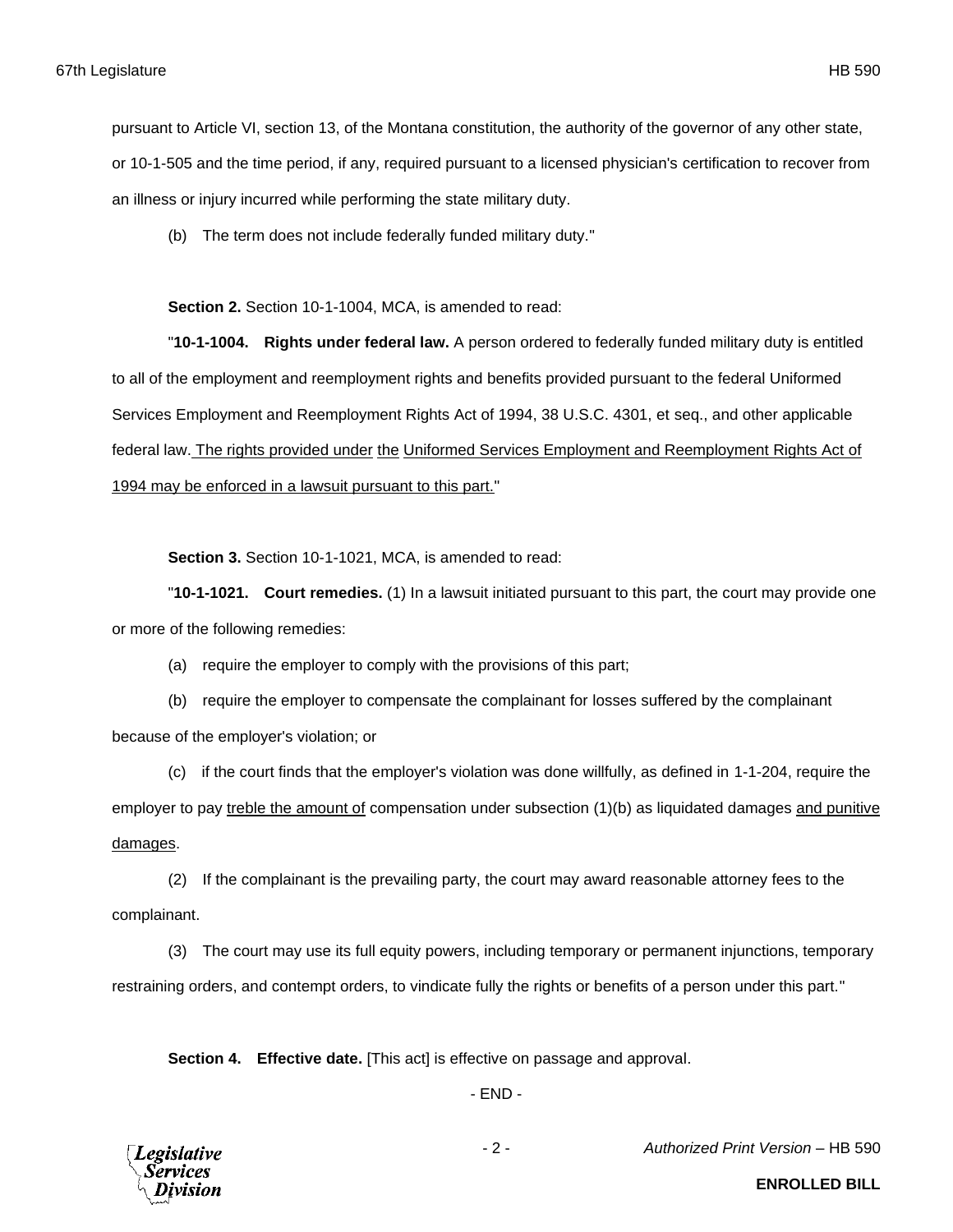I hereby certify that the within bill,

HB 590, originated in the House.

Chief Clerk of the House

Speaker of the House

| Signed this | dav    |
|-------------|--------|
| $\Omega$    | - 2021 |

\_\_\_\_\_\_\_\_\_\_\_\_\_\_\_\_\_\_\_\_\_\_\_\_\_\_\_\_\_\_\_\_\_\_\_\_\_\_\_\_\_\_\_

\_\_\_\_\_\_\_\_\_\_\_\_\_\_\_\_\_\_\_\_\_\_\_\_\_\_\_\_\_\_\_\_\_\_\_\_\_\_\_\_\_\_\_

President of the Senate

| Signed this                |  |
|----------------------------|--|
| $\mathsf{\Omega}^{\prime}$ |  |

\_\_\_\_\_\_\_\_\_\_\_\_\_\_\_\_\_\_\_\_\_\_\_\_\_\_\_\_\_\_\_\_\_\_\_\_\_\_\_\_\_\_\_